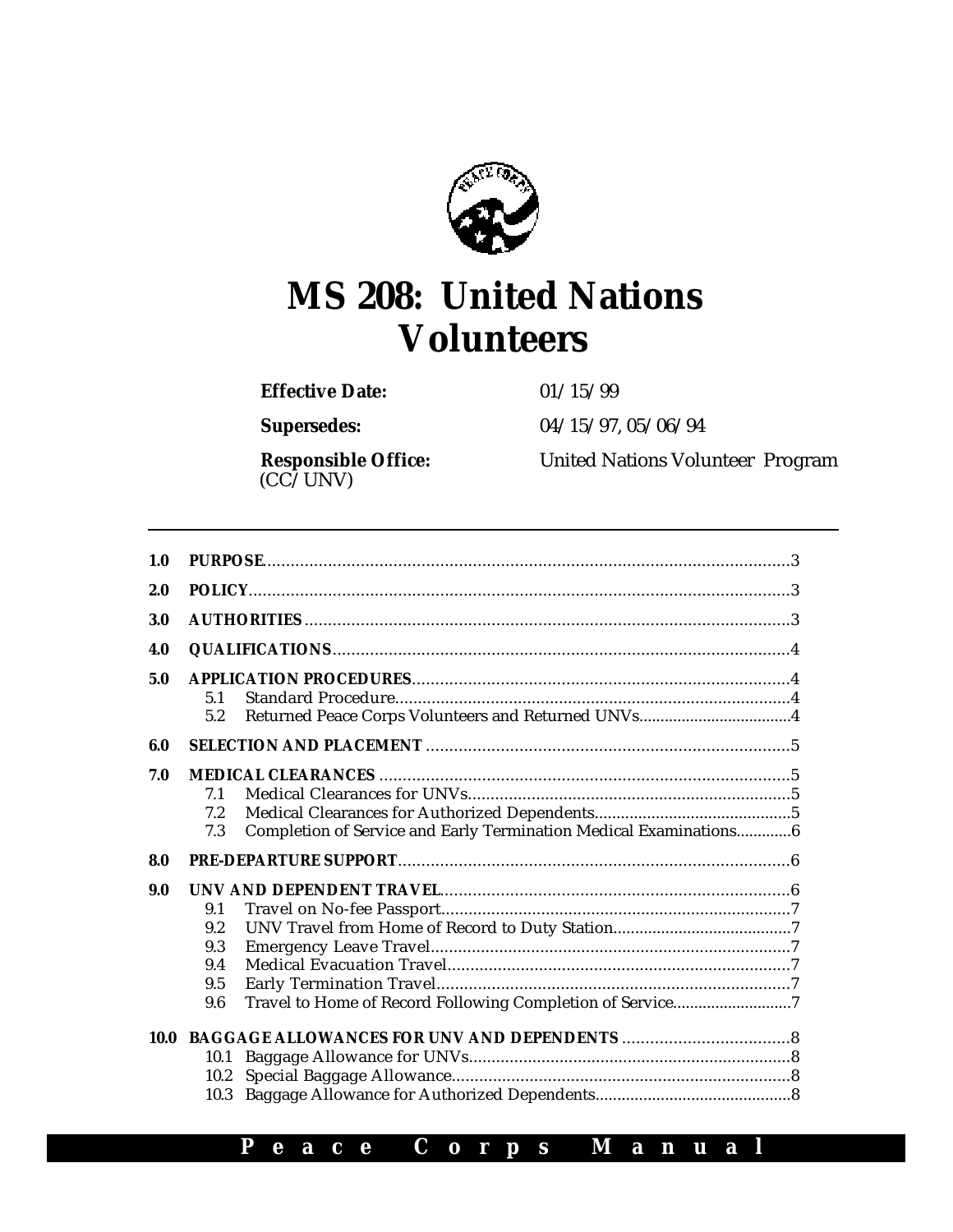MS 208 Page 2 01/15/99

|  | 17.3 Benefits Under the Federal Employees Compensation Act12 |  |
|--|--------------------------------------------------------------|--|

#### **REFERENCED MANUAL SECTIONS**

- MS 201 Eligibility and Standards for Peace Corps Volunteer Service<br>MS 213 Volunteer No-Fee Passports
- **Volunteer No-Fee Passports**
- MS 214 Volunteer/Trainee Baggage
- MS 218 Applicant, Trainee, and Volunteer Travel and Use of Hostels
- MS 220 Leave For Volunteers/Trainees
- MS 223 Volunteer/Trainee Readjustment Allowance<br>MS 231 Volunteer Education Loans
- **Volunteer Education Loans**
- MS 262 Health Services for Trainees, Volunteers and Dependents<br>MS 264 Medical Evacuation of Trainees. Volunteers, and Depende
- Medical Evacuation of Trainees, Volunteers, and Dependents
- MS 265 Overseas Disappearance and Death<br>MS 266 Post-Service Medical Benefits For Vo
- MS 266 Post-Service Medical Benefits For Volunteers, Trainees, and Dependents<br>MS 281 Completion of Service Date Advancement and Extension of Service
- MS 281 Completion of Service Date Advancement and Extension of Service<br>MS 282 Transfers/Reassignments, Reinstatements and Reenrollments of Tra
- Transfers/Reassignments, Reinstatements and Reenrollments of Trainees and Volunteers
- MS 284 Early Termination of Service
- MS 285 Volunteer Description of Service Statement and Certificate of Group Health Coverage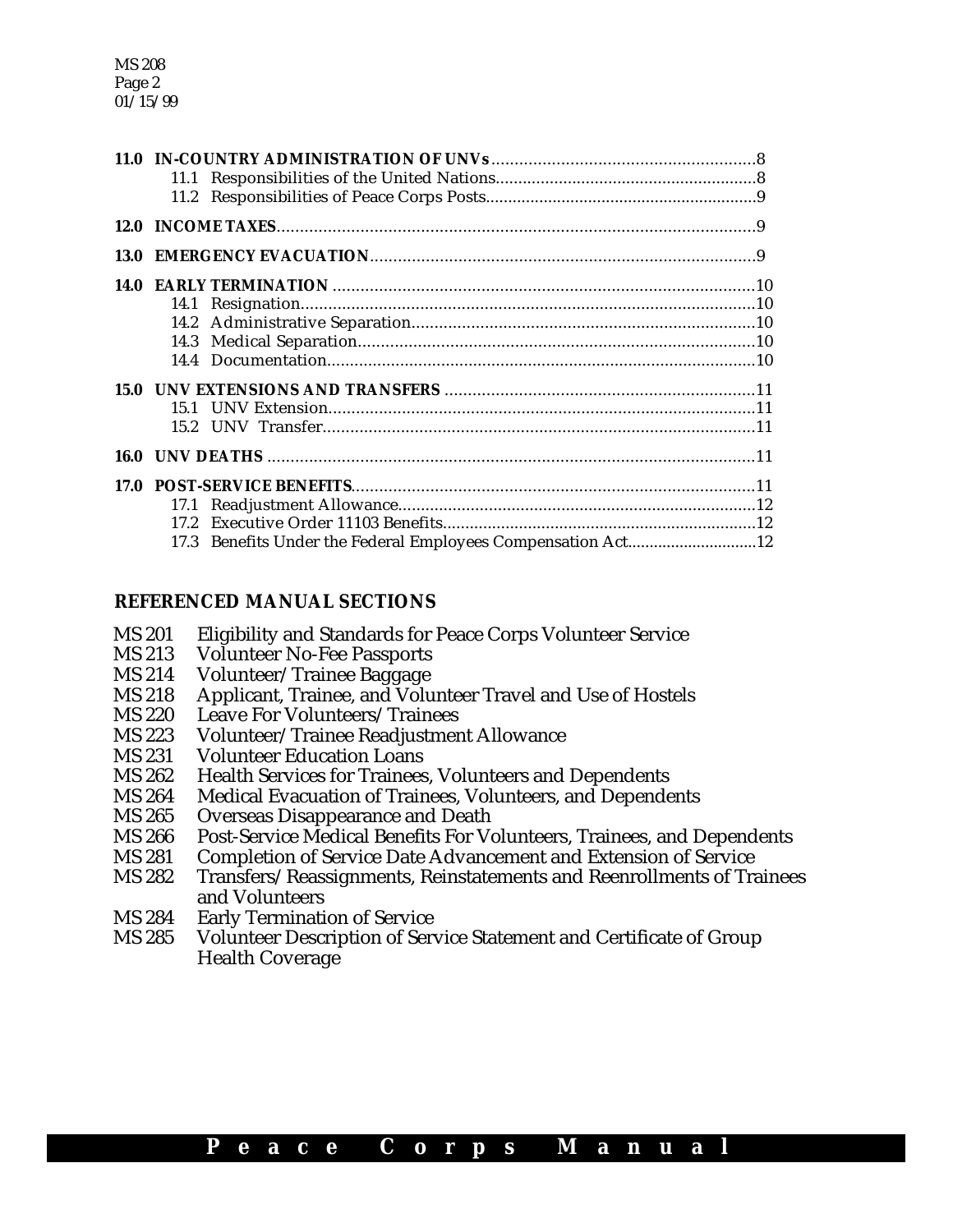MS 208 Page 3 01/15/99

# **1.0 PURPOSE**

The United Nations Volunteer Program (UNV Program) was created in 1970 to provide technical assistance to developing countries in the form of highly-trained individuals and to give volunteers from every UN-member nation the opportunity to contribute to worldwide development. The first Peace Corps-sponsored United Nations Volunteer was fielded in 1971. The Peace Corps United Nations Volunteer Office (CC/UNV) was created to coordinate Peace Corps' involvement with the UNV Program. In this Manual Section, the Peace Corps United Nations Volunteer Office is referred to as PC/UNV; and a Peace Corps-sponsored United Nations Volunteer is referred to as a UNV.

#### **2.0 POLICY**

UNVs are legally considered to be Peace Corps Volunteers assigned to the UNV Program. They are required to take the Peace Corps oath, which makes them eligible to receive the pre-service and post-service benefits associated with Peace Corps Volunteer service.

Peace Corps serves two functions in the UNV Program: it assists in the support of U.S. citizens who serve as UNVs and it is a financial contributor.

The United Nations Development Program (UNDP) Resident Representative is the in-country representative of the UNV Program and assumes full responsibility for all United Nations Volunteers in-country. Peace Corps does not participate in the programming, placement, or policy decisions affecting the administration of the UNV Program. Peace Corps' role focuses on recruitment, screening, transportation, and post-service benefits.

# **3.0 AUTHORITIES**

The UNV Program was established by the General Assembly of the United Nations under Resolution # 2659 (XXV) of December 1970.

Peace Corps authorization for participation in the UNV Program is found in Title III of the Peace Corps Act, as amended, which states that "The Congress declares that it is the policy of the United States and a further purpose of this [Peace Corps] Act ... to encourage the development of and participation in, international voluntary service programs and activities."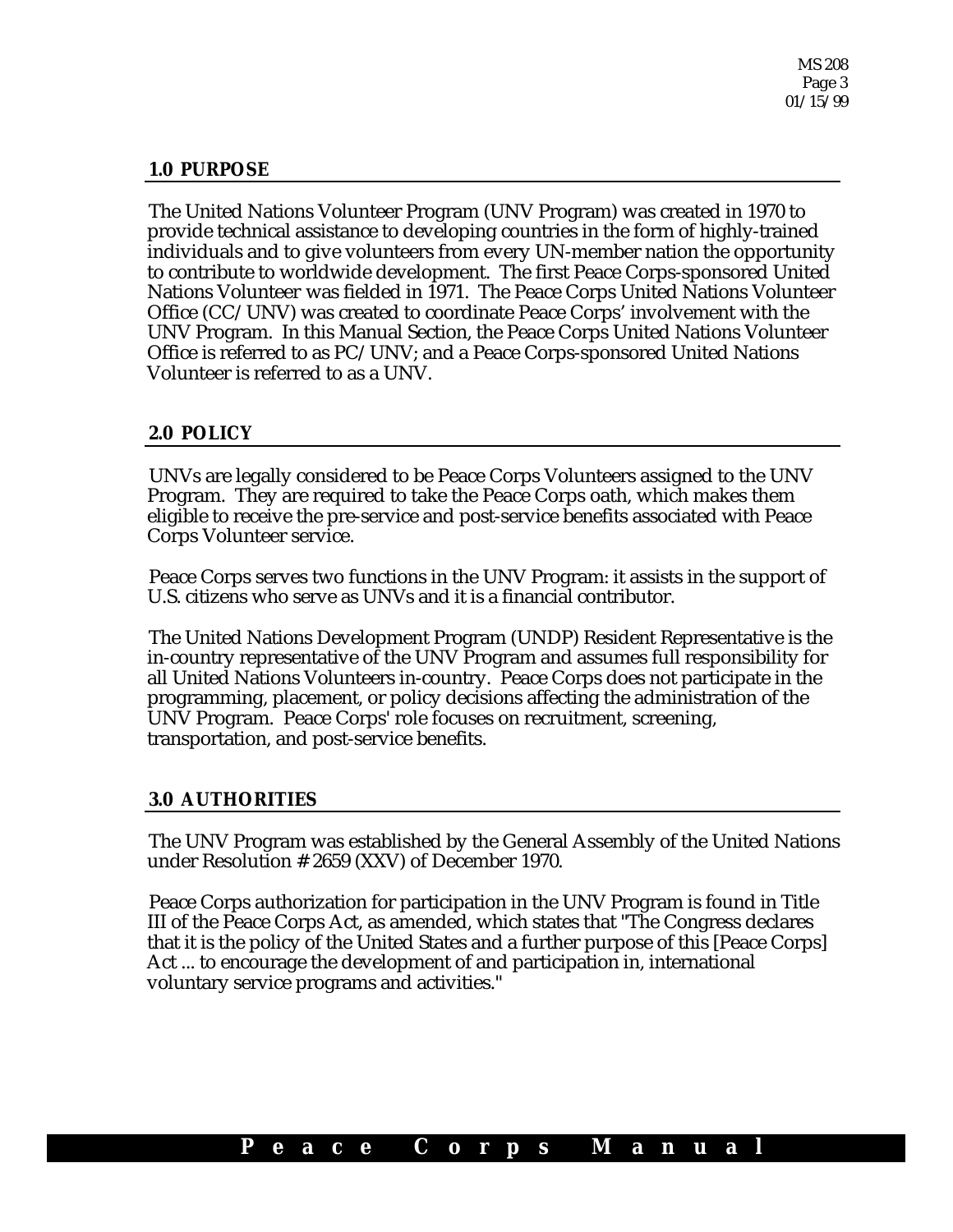MS 208 Page 4 01/15/99

Assignment of Volunteers to the UNV Program is authorized by Section 5(g) and 10(a)(1) of the Peace Corps Act.

# **4.0 QUALIFICATIONS**

U.S. citizens who wish to become UNVs must apply through the Peace Corps and must meet all eligibility requirements stated in MS 201. Applicants with dependents may be considered for UNV service in accordance with MS 201. For some duty stations, only those without dependents can be considered. UNVs are not required to be fluent in the language of the country of service.

In addition to these requirements, UNV applicants must also meet the application requirements established by the UNV headquarters in Bonn, Germany (UNV Bonn), such as several years of full-time experience in the candidate's field subsequent to university degree or technical diploma. Prospective UNVs must be at least 25 years of age. Peace Corps may recommend an applicant to UNV Bonn; however, determination of that applicant's eligibility for service is solely the responsibility of UNV Bonn.

# **5.0 APPLICATION PROCEDURES**

#### **5.1 Standard Procedure**

The co-sponsorship nature of UNV service requires that applicants complete two separate applications: one for the Peace Corps and one for the United Nations. Applicants should contact PC/UNV for applications and instructions, including instructions on field enrollments.

#### **5.2 Returned Peace Corps Volunteers and Returned UNVs**

A streamlined application process may be used for candidates who have completed a tour of Peace Corps or UNV service within the two years preceding their application to the UNV Program, and for candidates who are currently serving as Peace Corps Volunteers or UNVs. These applicants must complete the UNV application and the Peace Corps reenrollment documents in accordance with MS 282, paragraph 6.0. Where the reenrollment documents ask for references from the Peace Corps Country Director and other staff members, Returned United Nations Volunteers (RUNVs) should provide references from the UNV Program Officer and the UNDP Resident Representative.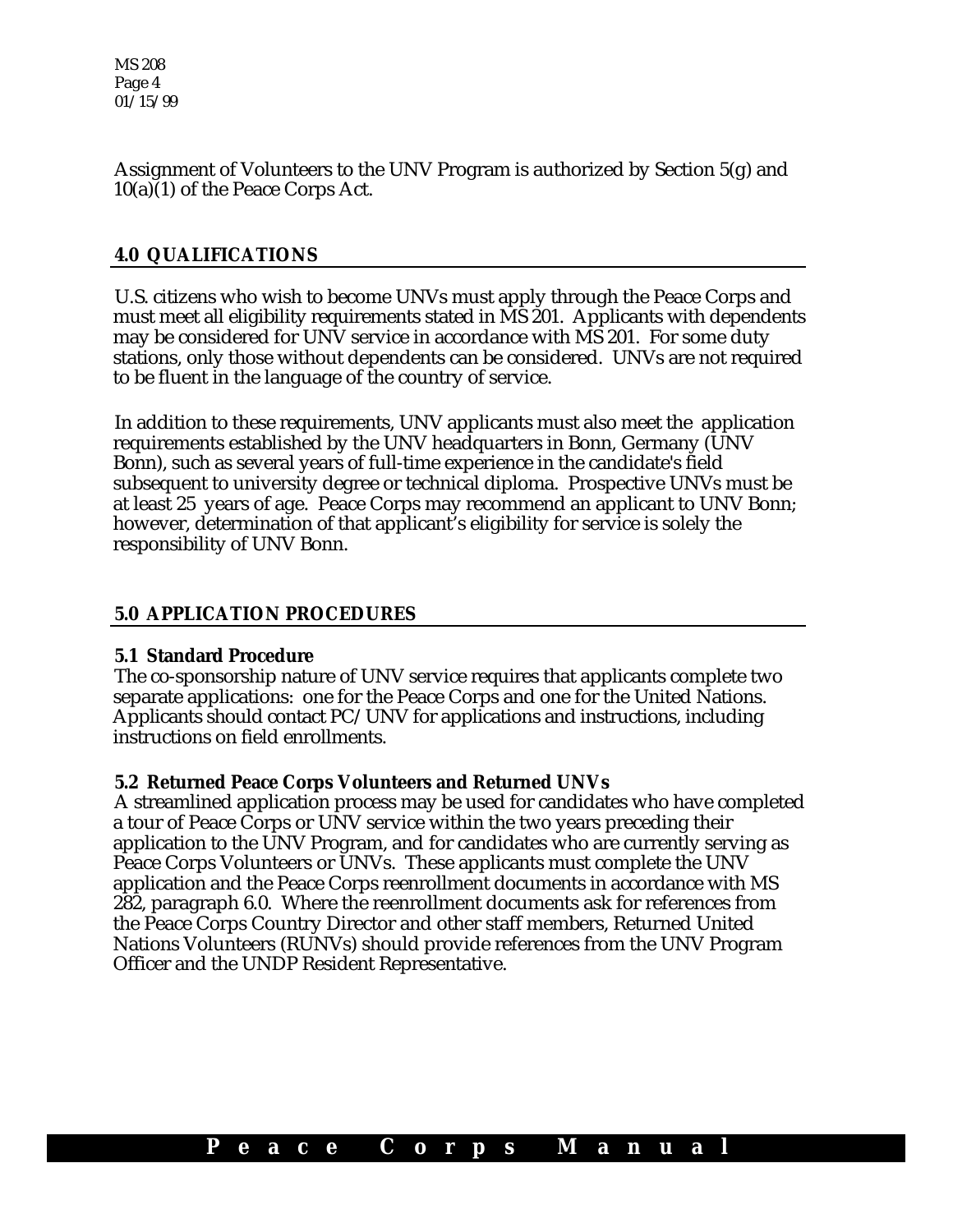# **6.0 SELECTION AND PLACEMENT**

Applicants go through the following selection and placement procedures:

- 1. Peace Corps Volunteer Recruitment and Selection (VRS) qualifies the application and forwards it to PC/UNV (RPCVs and RUNVs may qualify for the streamlined application process in paragraph 5.2).
- 2. PC/UNV reviews and forwards the application to UNV Bonn for evaluation of technical expertise and probability of placement based on the demand for the applicant's skills. Final acceptance and placement is under the authority of UNV Bonn.
- 3. Accepted applicants are notified of selection and are given six weeks to report to duty station, subject to prior medical clearance.
- 4. The application is forwarded to Peace Corps, which medically and dentally screens the applicant (see paragraph 7.0) and forwards the information to the UN Medical Service in Geneva (UN/Geneva). Final placement, with no exceptions, is contingent on an applicant's medical clearance by Peace Corps and the United Nations.

# **7.0 MEDICAL CLEARANCES**

# **7.1 Medical Clearances for UNVs**

U.S. citizens who have been accepted for UNV service are subject to the Peace Corps medical screening process detailed in MS 262, paragraph 2.0. Once an applicant has been medically and dentally cleared by Peace Corps, a copy of the completed examination and evaluation are forwarded to UN/Geneva. Peace Corps Medical Services (VS/MS) retains the original of the completed examination.

The medical forms available from PC/UNV meet the requirements of both VS/MS and UN/Geneva. Peace Corps VS/MS is responsible for reimbursing UNV applicants' medical and dental examinations and inoculation expenses up to the prescribed amount allowed for all Peace Corps Volunteer applicants.

# **7.2 Medical Clearances for Authorized Dependents**

Peace Corps authorizes a medical and dental examination for up to two children (under 18 years of age) who accompany a UNV to his/her duty station. If more than two children are to accompany the UNV to post, the UNV must designate which children are the authorized dependents for the purposes of UNV service. These dependents are subject to the Peace Corps medical screening process detailed in MS 262, paragraph 2.0. The form entitled "Medical History and Examination for Foreign Service, for Children Eleven Years and Under" must be completed for each authorized dependent child eleven years of age or younger. All authorized dependent children above the age of eleven must complete the same forms as the applicant. Peace Corps is responsible for reimbursing medical and dental examination expenses of authorized dependent children up to the prescribed amount allowed for all Peace Corps Volunteer applicants.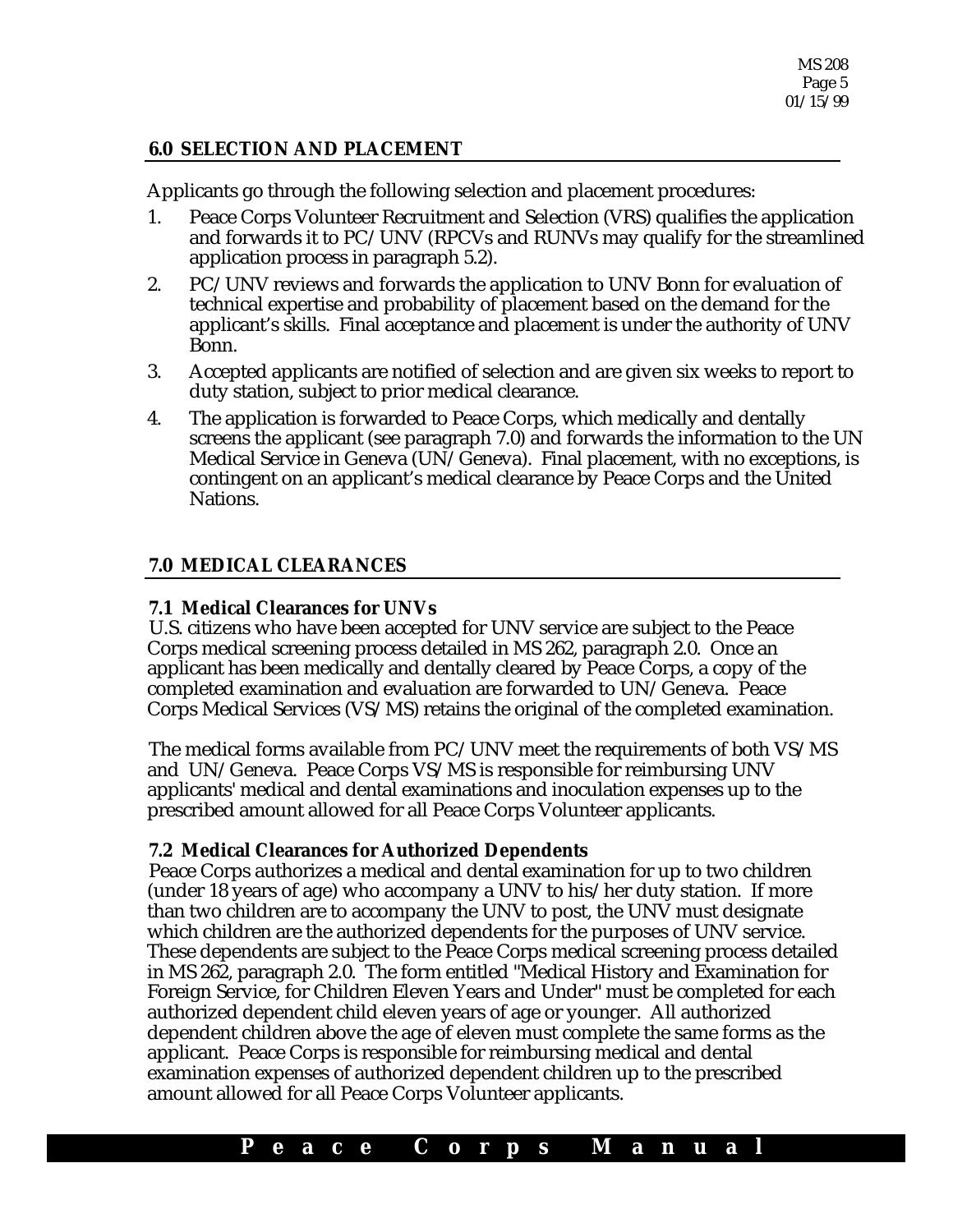MS 208 Page 6 01/15/99

Non-UNV spouses and non-authorized children accompanying UNVs do not receive any medical benefits from the federal government, nor are they eligible for workers' compensation benefits under the Federal Employees Compensation Act (FECA) or for medical evacuation assistance. Peace Corps, therefore, does not require the non-volunteer spouse, nor non-authorized dependents, to provide any medical information. (If a UNV dies as a result of his/her service, the surviving spouse is eligible to apply for certain benefits through FECA.)

# **7.3 Completion of Service and Early Termination Medical Examinations**

PC/UNV provides UNVs and their authorized dependent children with the standard Peace Corps exit medical forms three months prior to their expected completion of service date. UNVs and dependents may choose between having the examinations done in-country or upon return to their home of record. Failure to obtain a complete medical examination may jeopardize benefits provided under FECA as described in MS 266. Peace Corps is responsible for reimbursing UNVs and their authorized dependent children for their exit medical exams up to the amount prescribed for Peace Corps Volunteers.

# **8.0 PRE-DEPARTURE SUPPORT**

PC/UNV is responsible for advising UNVs of all pre-departure details including, but not limited to, visa applications, issuance of Peace Corps no-fee passports, travel arrangements, country orientation material, allotments and withdrawals from readjustment allowance, purchasing of savings bonds, and student loan deferments. During service, UNVs may defer or in limited cases receive partial forgiveness of certain student loan payments including interest as stated in MS 231, paragraphs 3.0 and 4.0. PC/UNV staff will sign the necessary forms as "Authorized Certifying Official."

# **9.0 UNV AND DEPENDENT TRAVEL**

UNVs and their authorized dependents travel at the expense of Peace Corps and must, therefore, abide by the travel regulations and restrictions contained in MS 218. Receipts from pre-authorized expenses incurred by a UNV en route to duty station or returning to his/her home of record may be sent to PC/UNV for reimbursement.

# **9.1 Travel on No-fee Passport**

UNVs travel on no-fee passports in accordance with MS 213.

# **9.2 UNV Travel From Home of Record to Duty Station**

UNVs and authorized dependents will receive transportation to their duty stations in accordance with MS 218, paragraph 4.9. Peace Corps pays for the travel to duty station and return to home of record for a maximum of two authorized dependent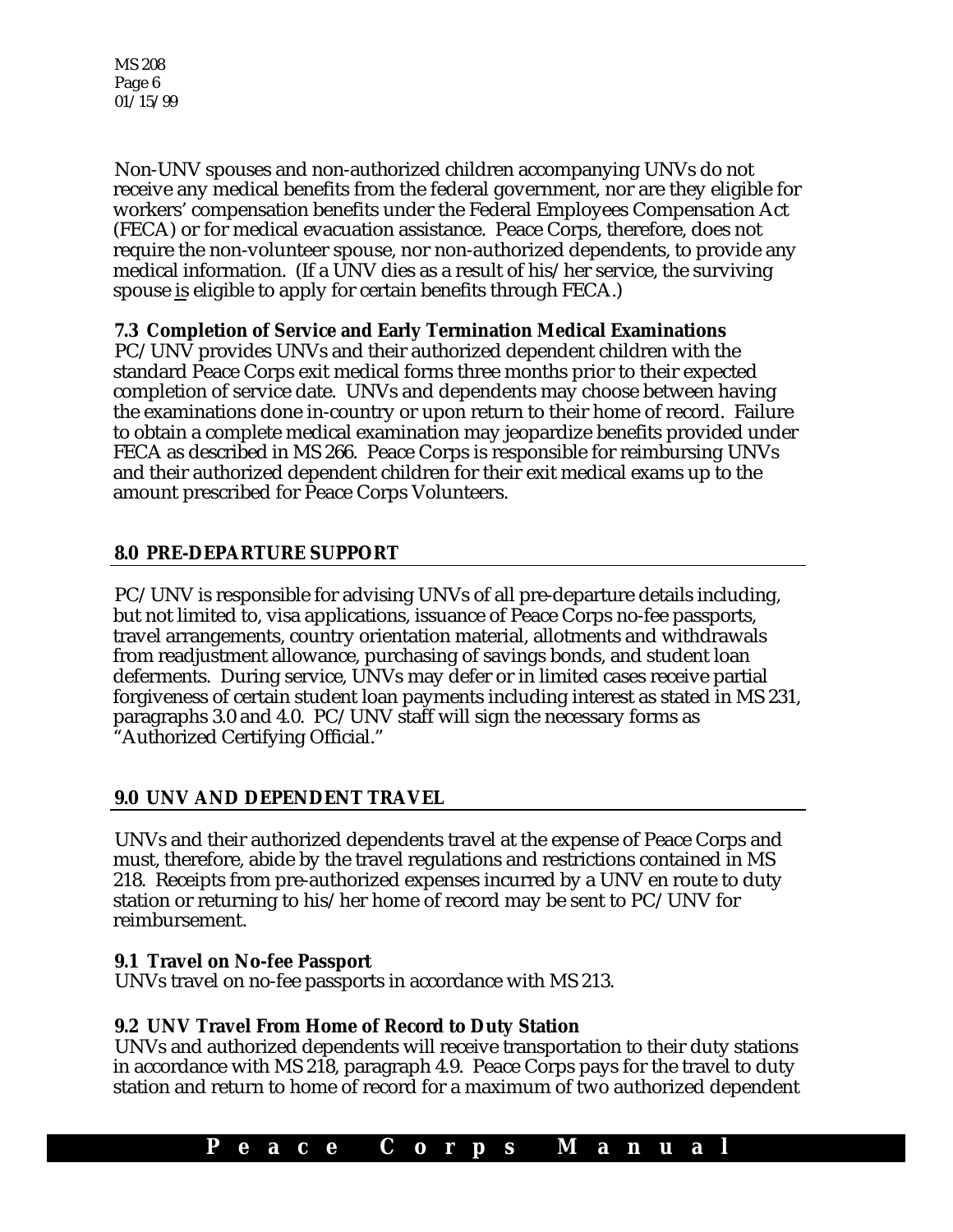children under eighteen years of age. Peace Corps will not pay for the travel to and from duty station of a non-volunteer spouse.

#### **9.3 Emergency Leave Travel**

UNVs and authorized dependent children may receive reimbursement for emergency leave travel in accordance with MS 220, paragraph 5.0. Authorization of emergency leave is the responsibility of the UNDP Resident Representative, UNV Bonn, and PC/UNV.

#### **9.4 Medical Evacuation Travel**

UNVs and authorized dependent children will be authorized medical evacuation travel in accordance with MS 264. Peace Corps covers only the transportation and per diem expenses of a UNV medevac. Other medical costs are the responsibility of the UNV's medical insurance. Non-volunteer spouses and children not authorized as dependents by Peace Corps are not eligible for medical evacuation travel at Peace Corps' expense.

#### **9.5 Early Termination Travel**

UNVs and authorized dependent children will be authorized early termination travel in accordance with MS 284, paragraph 8.0.

**NOTE:** UNVs are required by the UN program to give six weeks' written notice prior to resignation. Failure to give this notice does not relieve Peace Corps of the responsibility to provide the UNV with an airline ticket to his/her home of record as provided in MS 284, paragraph 8.0.

# **9.6 Travel to Home of Record Following Completion of Service**

UNVs and authorized dependent children will be authorized repatriation travel in accordance with MS 218, paragraph 4.11.

It is the responsibility of PC/UNV to arrange all travel, reimbursement of travel expenses, or cash-in-lieu of Government Travel Request (GTR) for UNVs and authorized dependent children at the completion or early termination of service. In countries where there are established Peace Corps Posts, PC/UNV may request assistance by communicating fiscal data to the Peace Corps Country Director along with repatriation instructions.

# **10.0 BAGGAGE ALLOWANCES FOR UNV AND DEPENDENTS**

Transportation of UNVs' baggage is generally handled in accordance with MS 214, subject to the following additional provisions.

# **10.1 Baggage Allowance for UNVs**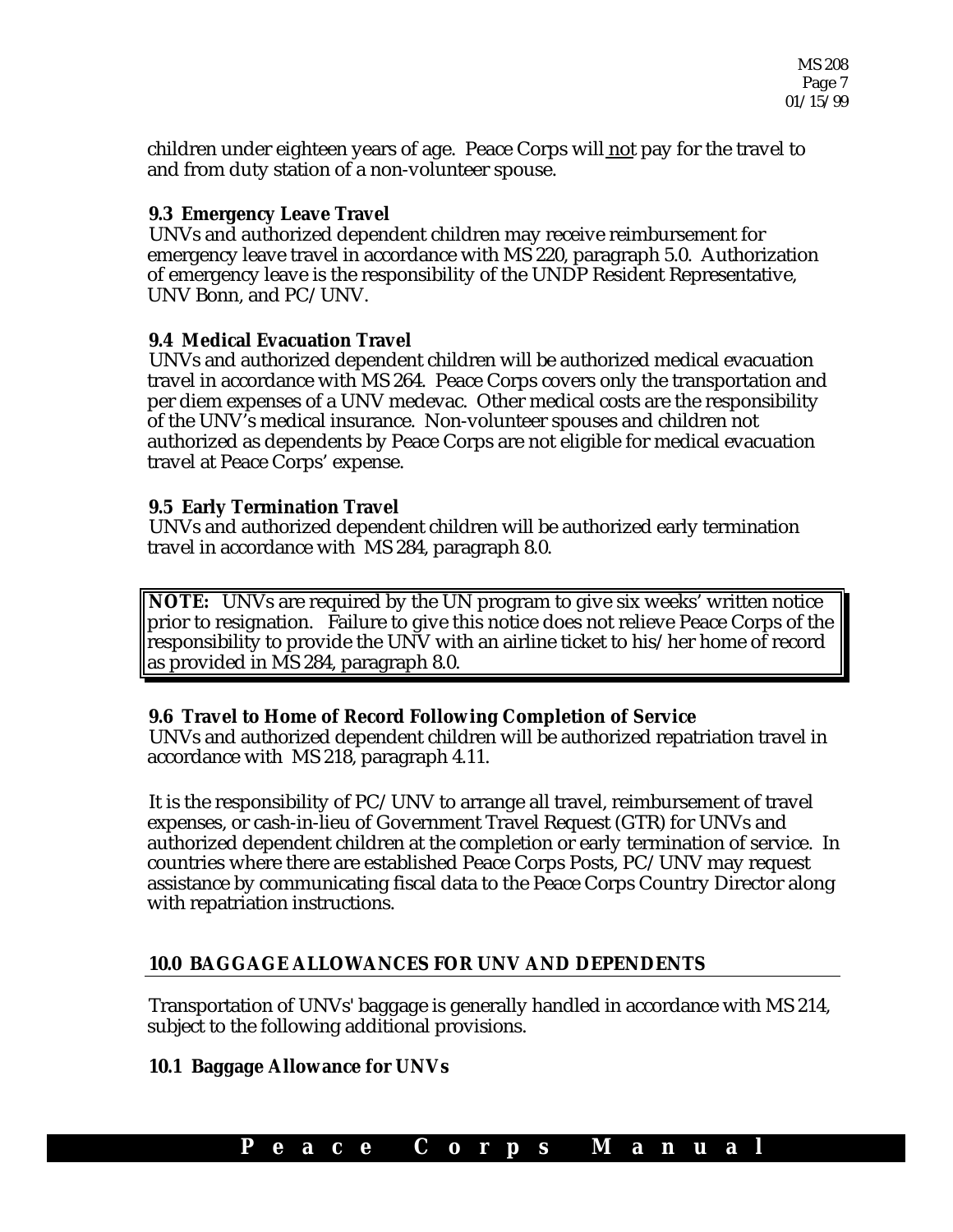MS 208 Page 8 01/15/99

Accompanying baggage for pre-service and post-service travel is limited to a total of 100 pounds (45 kilos). Government Excess Baggage Allowance Tickets (GEBATs) will be issued for segments of travel where the free baggage allowance is less than 100 pounds. Clearance through customs and in-country transportation are the responsibility of the UNV and the UNDP Resident Representative.

# **10.2 Special Baggage Allowance**

An additional special baggage allowance of 25 pounds (11 kilos) for such items as job-related books, supplies, or equipment and additional clothing or personal items necessitated by climatic or other country conditions may be authorized by PC/UNV after consultation with UNV Bonn. Such special allowances are subject to the availability of program funds.

In the case of an evacuation or other extraordinary circumstance, UNVs are authorized 125 pounds (57 kilos) of unaccompanied air freight from duty station to home of record. Whether an extraordinary circumstance exists will be determined by PC/UNV.

# **10.3 Baggage Allowance for Authorized Dependents**

Accompanying baggage to and from duty station for each authorized dependent child is limited to a total weight of 70 pounds (32 kilos). GEBATs will be issued for segments of travel where the free baggage allowance is less than 70 pounds. Dependent spouses and non-authorized children do not receive any baggage allowances from Peace Corps.

# **11.0 IN-COUNTRY ADMINISTRATION OF UNVs**

# **11.1 Responsibilities of the United Nations**

In-country administration of UNVs is primarily the responsibility of the UNDP Resident Representative including, but not limited to, issues such as UNV leave, monthly living allowance, settling-in grant, housing, local transportation, health insurance, life and disability insurance, and security.

# **11.2 Responsibilities of Peace Corps Posts**

UNVs serving in countries where there are established Peace Corps programs receive limited backup support from Peace Corps in-country staff, specifically in cases of emergency leave, medical evacuation, early termination, or completion of service. In such instances, PC/UNV will advise the in-country Peace Corps staff of the procedures to be followed in issuing return tickets, per diem, travel allowance, etc. and in charging these expenses to the PC/UNV budget.

Routine medical assistance is not the responsibility of the in-country Peace Corps Post. All UNVs are covered under a private medical insurance company through UNV Bonn and should settle any medical problems/needs directly with the insurer. Reimbursements for costs of completion of service medical examinations are the financial responsibility of Peace Corps VS/MS.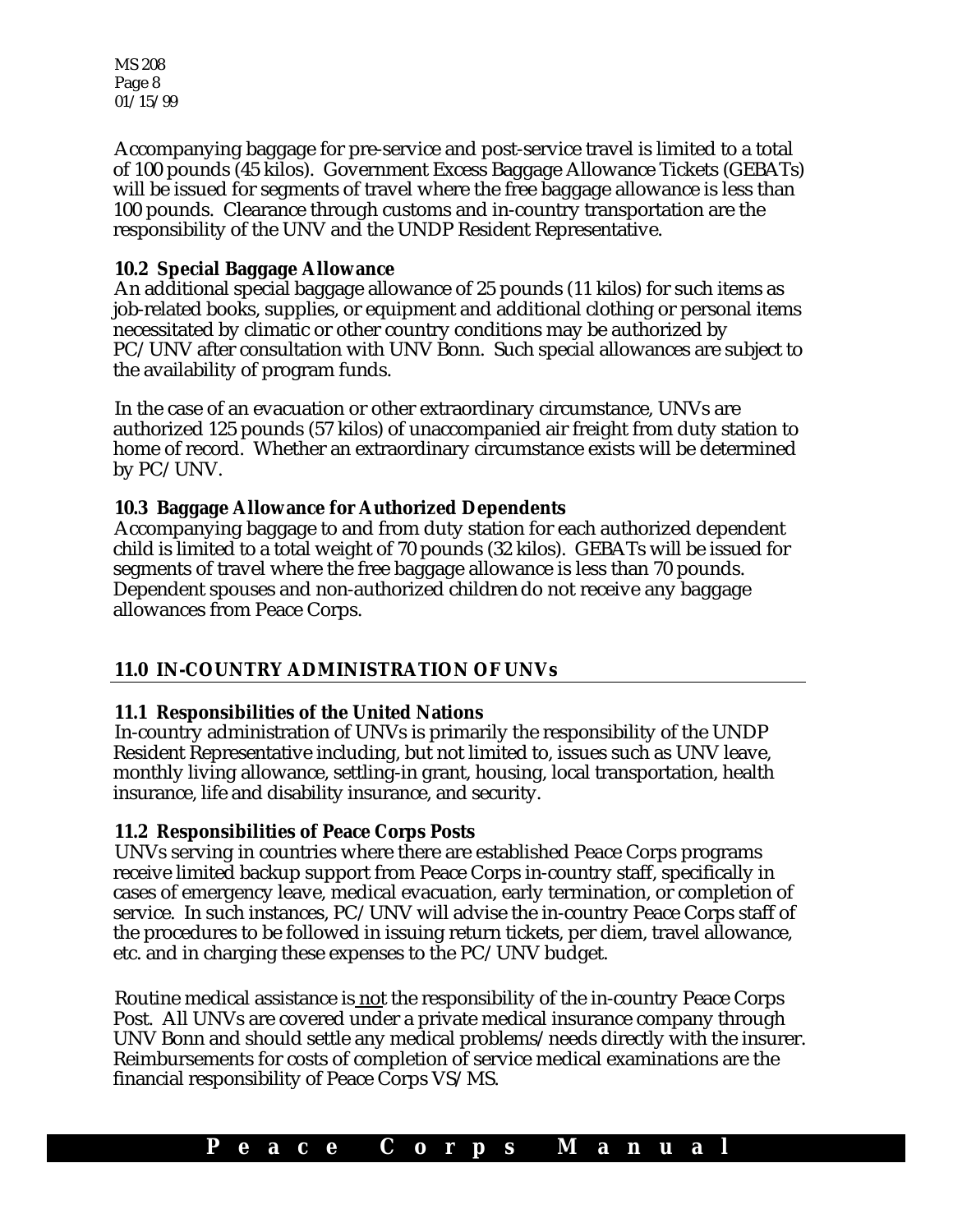Should it be determined that a UNV or authorized dependent child must be medically evacuated (based on consultation between the UNV's physician, the VS/MS nurse at Peace Corps headquarters, and UNV Bonn) PC/UNV may request assistance from the Peace Corps Post for the transportation of the UNV or authorized dependent child to a third country. Fiscal data will be communicated by VS/MS to the Peace Corps Post or to UNV Bonn in the absence of an in-country Peace Corps Post.

# **12.0 INCOME TAXES**

The readjustment and leave allowance benefits for UNVs are subject to federal income tax. At the end of each year, PC/UNV will forward W-2 forms reflecting the readjustment allowance accrued during that tax year to the UNVs at their duty stations.

The UNV's readjustment allowance may be used to cover taxes that may be owed. PC/UNV will provide information to UNVs on the federal income tax treatment of other allowances. Depending on the state of residence, UNVs may also be required to pay state or local taxes. Information on the latter must be obtained directly by the UNV from the taxing authority.

# **13.0 EMERGENCY EVACUATION**

UNVs are included in all UN host country emergency evacuation plans. Upon arrival at duty station, UNVs are instructed to register with the in-country Peace Corps Post if there is one, or at the U.S. Embassy in non-Peace Corps countries. In cases where the U.S. Embassy and/or Peace Corps evacuate their personnel and the UN does not, PC/UNV will consult with the Peace Corps Regional Director and UNV Bonn, to determine whether or not evacuation should be extended to UNVs in the country in question.

# **14.0 EARLY TERMINATION**

# **14.1 Resignation**

Should a UNV decide to resign, PC/UNV will arrange repatriation. With respect to travel, see MS 284, paragraph 8.0. UNV Bonn requires that UNVs give six weeks written notice before resignation.

# **14.2 Administrative Separation**

Peace Corps may terminate a UNV's service before its expiration date. Ordinarily, six weeks' advance notice will be provided. But in emergency situations, when it is determined by PC/UNV to be in the best interest of the Peace Corps or the UNV program, no notice period -- or a lesser notice period -- may be authorized.

# **P e a c e C o r p s M a n u a l**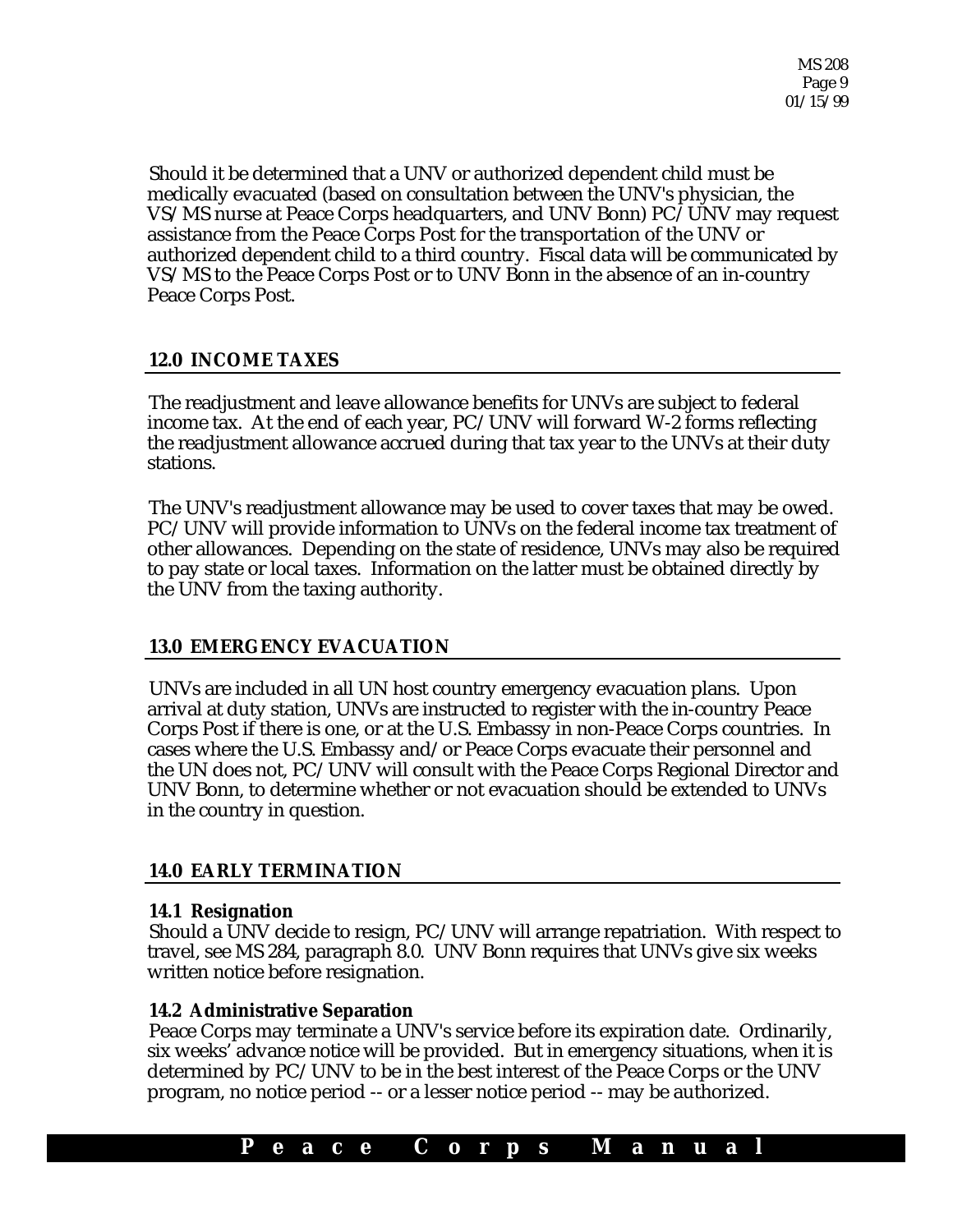MS 208 Page 10 01/15/99

Guidelines for administrative separation are provided in MS 284, paragraph 4.0. The Deciding Official for administrative separation of a UNV is the PC/UNV Program Coordinator.

UNV Bonn may also terminate a UNV's service whether or not the grounds for removal would be grounds for termination of Peace Corps service. UNV Bonn will indicate the effective date for the UNV's removal from the UNV Program, and the UNV's status as a Peace Corps Volunteer shall also terminate on that date.The removed UNV shall not be entitled to be considered for a non-UNV Peace Corps assignment.

#### **14.3 Medical Separation**

Peace Corps VS/MS may terminate a UNV's status as a Peace Corps Volunteer before its expiration when a medical condition arises that precludes continued service. Guidelines are provided in MS 284, paragraph 3.0.

A decision by UNV Bonn to medically terminate shall also be grounds for termination of the UNV's status as a Peace Corps Volunteer.

#### **14.4 Documentation**

PC/UNV is responsible for coordinating early termination exit provisions with UNV Bonn, the Peace Corps Country Director in the host country (if applicable), and with the UNV. As Peace Corps' involvement is as a sponsoring agency only, and it is not actively involved in the in-country programming or administration of UNVs, UNVs will not be provided with the option of returning to Peace Corps/Washington for consultation or appeal unless the early termination is initiated by the Peace Corps for reasons giving rise to an appeal under MS 284. Any recommendation required for future volunteer service following an early termination must come from UNV Bonn.

#### **15.0 UNV EXTENSIONS AND TRANSFERS**

#### **15.1 UNV Extension**

At the request of UNV Bonn and the UNDP Resident Representative, PC/UNV may extend the service of a UNV, subject to availability of funds.

Medical clearance is required for all extending UNVs. PC/UNV will forward the necessary forms to the UNV. The UNV must obtain clearance from Peace Corps VS/MS before an extension can be granted.

For extensions of 12 months or longer, subject to any UNV Program requirements, UNVs are entitled to 30 days of special leave privileges as described in MS 281, paragraph 4.0.

# **15.2 UNV Transfer**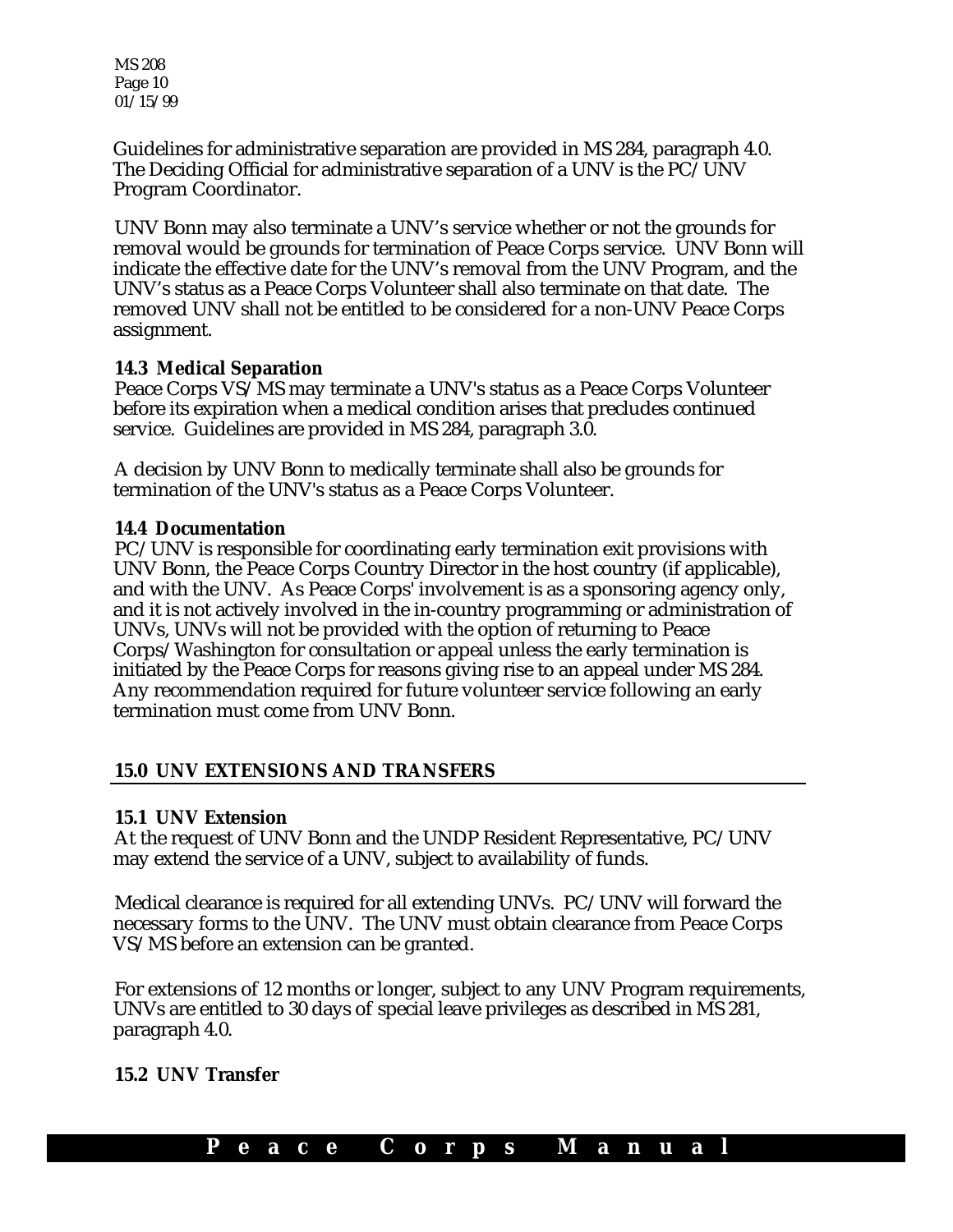At the request of UNV Bonn and the UNDP Resident Representative, UNVs may be transferred to a second country after securing medical clearance from VS/MS.

#### **16.0 UNV DEATHS**

Peace Corps Special Services (VS/SS), in conjunction with PC/UNV, is responsible for coordinating arrangements with UNV Bonn and with the UNV's next-of-kin for transportation of the remains and the personal belongings of a deceased UNV in accordance with MS 265.

# **17.0 POST-SERVICE BENEFITS**

Upon satisfactory completion of UNV service, UNVs are eligible for a number of benefits to the same extent they are available to other former Peace Corps Volunteers including, but not limited to, the following: Readjustment Allowance, Executive Order 11103 benefits, Federal Employees Compensation Act benefits, credit for service in connection with future federal government employment, Returned Volunteer Services' publications (including the job bulletin *Hotline*) and programs, and Career Center privileges.

#### **17.1 Readjustment Allowance**

UNVs are entitled to the readjustment allowance benefits in accordance with MS 223, paragraph 9.0.

Establishment and routine maintenance of readjustment allowance accounts is the responsibility of both Peace Corps Volunteer and Staff Payroll Services (OPBF/F/VSPS) and PC/UNV.

#### **17.2 Executive Order 11103 Benefits**

UNVs who successfully complete their service (of one year or more) are awarded one year of eligibility for non-competitive appointment to federal employment. PC/UNV is responsible for providing the letter detailing the eligibility and entitlements of the UNV for E.O. 11103 benefits described in MS 285, paragraph 3.0.

The decision regarding eligibility for E.O. 11103 benefits for UNVs who did not complete a full term of service but did complete at least one year of service will be made by PC/UNV.

#### **17.3 Benefits Under the Federal Employees Compensation Act**

UNVs are eligible, upon their return from service and under certain circumstances, for worker's compensation benefits under the Federal Employees Compensation Act (FECA) for illness or injuries contracted or sustained during their volunteer service. Benefits are administered by the Department of Labor and are described in MS 266.